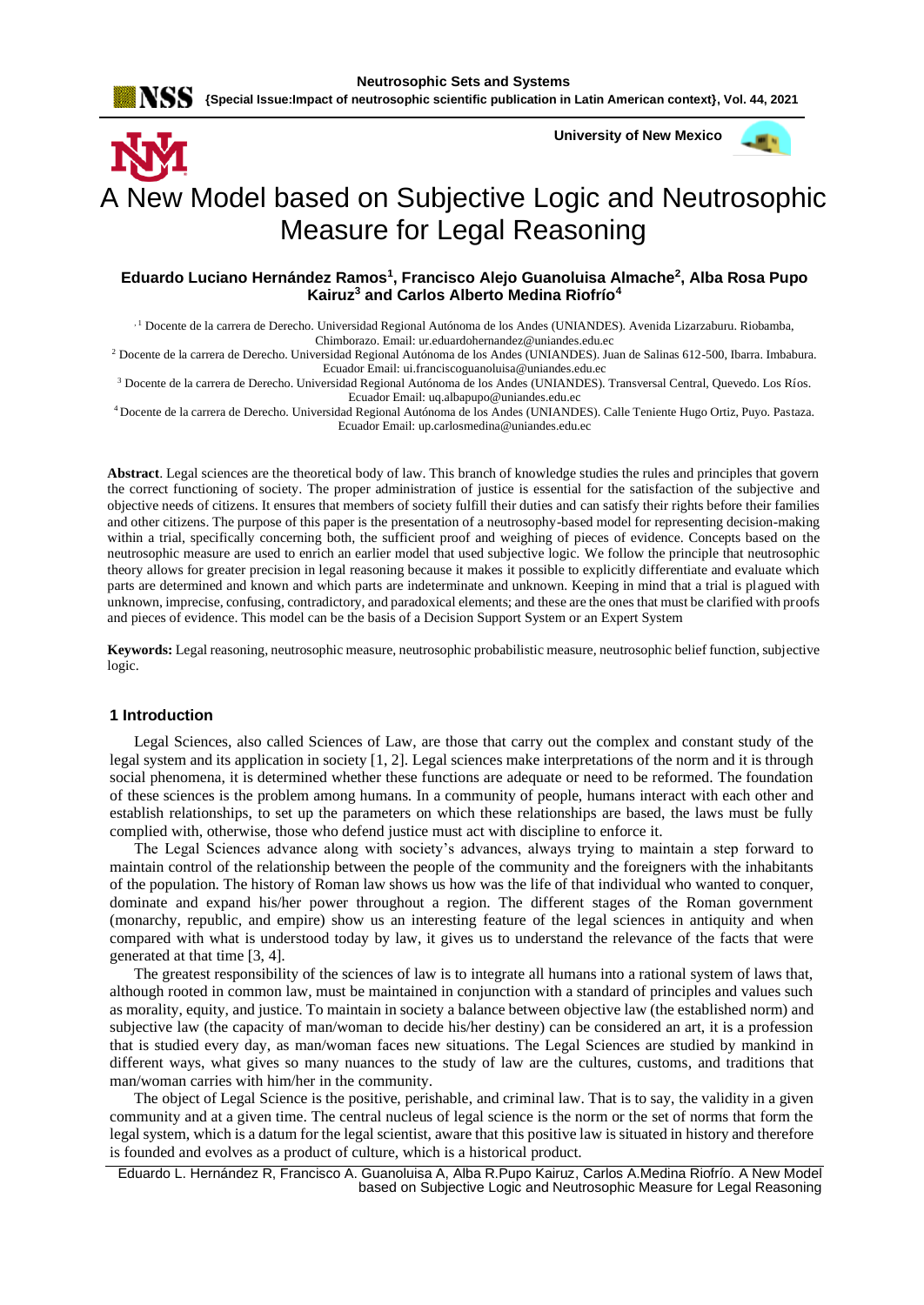As indicated above, matching what individuals think is right and moral with what the laws dictate is a challenge for the legal sciences in all modern societies. An example that shows us the complexity of this is the legalization of abortion. This is a thorny issue, since when abortion is performed, it is putting an end to a future life, yet some countries consider it legal. In some countries with strong religious traditions, it is considered legal but immoral. Some individuals consider the act of abortion to be immoral, although legal, and would not resort to these methods of termination of pregnancy, even if they had the best legal and medical guarantees that this would have no consequences. In other countries, due to specific circumstances, women wish to have an abortion, but the laws of their country prevent them from doing so and they resort to illegal mechanisms with few health guarantees, which can cost them their lives. This is why Deontology, or the Science of Morality ([\[5\]](#page-6-3)), does not always coincide with what is permitted, which constitutes a challenge for the Legal Sciences.

Making a decision based on the law by a judge or jury to declare a defendant innocent or guilty is a great responsibility, since making one decision or another can in some cases change the life of a person and his/her family or society. In cases such as a simple brawl or driving a motor vehicle without a license can be resolved with a fine or community service. However, when that quarrel or the driving of the vehicle causes the death of one or more persons, it becomes a case for easy justice, only if it is serious enough, for example, if the one who provoked the quarrel or the one who was driving the car intended premeditatedly to kill the other person. However, when the event occurred under certain unclear circumstances, where the individual cannot be blamed 100% for what he or she did, the question arises as to how to categorize the event from a criminal point of view.

The guilt of the accused can be decided by a judge or jury in a trial that should be impartial, although on some occasions impartiality is a challenge for those judging because of the brutality of the act, or because there was a high degree of cruelty, or because the victim was a child, etc. Another challenge is the consideration of sufficient proof, which is when evidence is presented and it constitutes a key to clarify the circumstances in which the facts occurred and considerably diminishes the doubt that could have been had about the case.

For its part, taking into account that the trial is related to evidence, the weighing of pieces of evidence is considered crucial to admit that the presented facts are admissible and bring light on the case. However, not everything in the courts is clear. The course of the trial can be plagued by uncertainty, doubts, lack of knowledge, contradictions, inconsistencies, etc. The defendant may consciously or unconsciously try to manipulate the jury or the judge, or there may be key facts that are unclear and need to be clarified. It is assumed that during the trial a consensus will be reached as to what actually happened and the degree of guilt of the defendant as realistic as possible.

For all these reasons, we consider neutrosophy to be the logical-mathematical theory that can best model legal decision-making. This theory allows us representing more clearly than fuzzy logic theories and their generalizations the possible states of information or knowledge. According to neutrosophy, a concept, theory, idea, phenomenon, etc. denoted by A, could be separated into three components, which are <A> itself, <AntiA> which is what is opposed to A, and <NeutA> which is neither A nor AntiA, [\[6,](#page-6-4) [7\]](#page-6-5).

This paper aims to generalize within the neutrosophic framework a model based on subjective logic, which is based on logic and probabilities [\[8\]](#page-6-6). The proposed model has the advantage that hybridizing it with neutrosophy will allow us to explicitly model what is indeterminate. This differentiation of what is indeterminate from what is known is crucial, because it allows those who judge to differentiate what is to be clarified and thus what is to be insisted upon in the judgment, and if a proof or piece of evidence sheds light on that indeterminate part, then that constitutes sufficient proof or a burden piece of evidence.

Mathematically speaking, this hybridization will be based on the neutrosophic measure theory, the neutrosophic probability measure, and the neutrosophic belief function, [\[6,](#page-6-4) [9\]](#page-6-7). Which extend the definitions of measure, probability measure, and belief function in the neutrosophic framework, respectively. It is not the first time that neutrosophy is used to model problems within the legal sciences. Some approaches can be found in [\[10-](#page-6-8) [16\]](#page-6-8). However, none of them creates a new neutrosophic model for legal sciences, but only solves specific problems with the help of neutrosophic tools. One idea that seems interesting is the logical modeling of legal sciences with the use of deontic logic [\[17-24\]](#page-6-9). In some scientific articles, the problems of legal sciences are modeled with the help of fuzzy logic, [\[20,](#page-6-10) [25\]](#page-6-11).

The present article has the following structure; section 2 is devoted to exposing the basic concepts of neutrosophic measure. Section 3 contains the details of the proposed model and one example. Finally, section 4 shows the conclusions of the paper.

#### **2 Neutrosophic measure**

This section contains the basic notions of neutrosophic measure, which is a necessary concept in the approach we propose in this paper,  $[6, 9, 26]$  $[6, 9, 26]$  $[6, 9, 26]$ . Let  $\langle A \rangle$  be an item.  $\langle A \rangle$  can be a notion, an attribute, an idea, a proposition, a theorem, a theory, etc. And let  $\langle \text{antiA}\rangle$  be the opposite of  $\langle \text{A}\rangle$ ; while  $\langle \text{neutA}\rangle$  be neither  $\langle \text{A}\rangle$  nor  $\langle \text{antiA}\rangle$  but the neutral (or indeterminacy, unknown) related to <A>. Let *X* be a neutrosophic space, and Σ be a σ-neutrosophic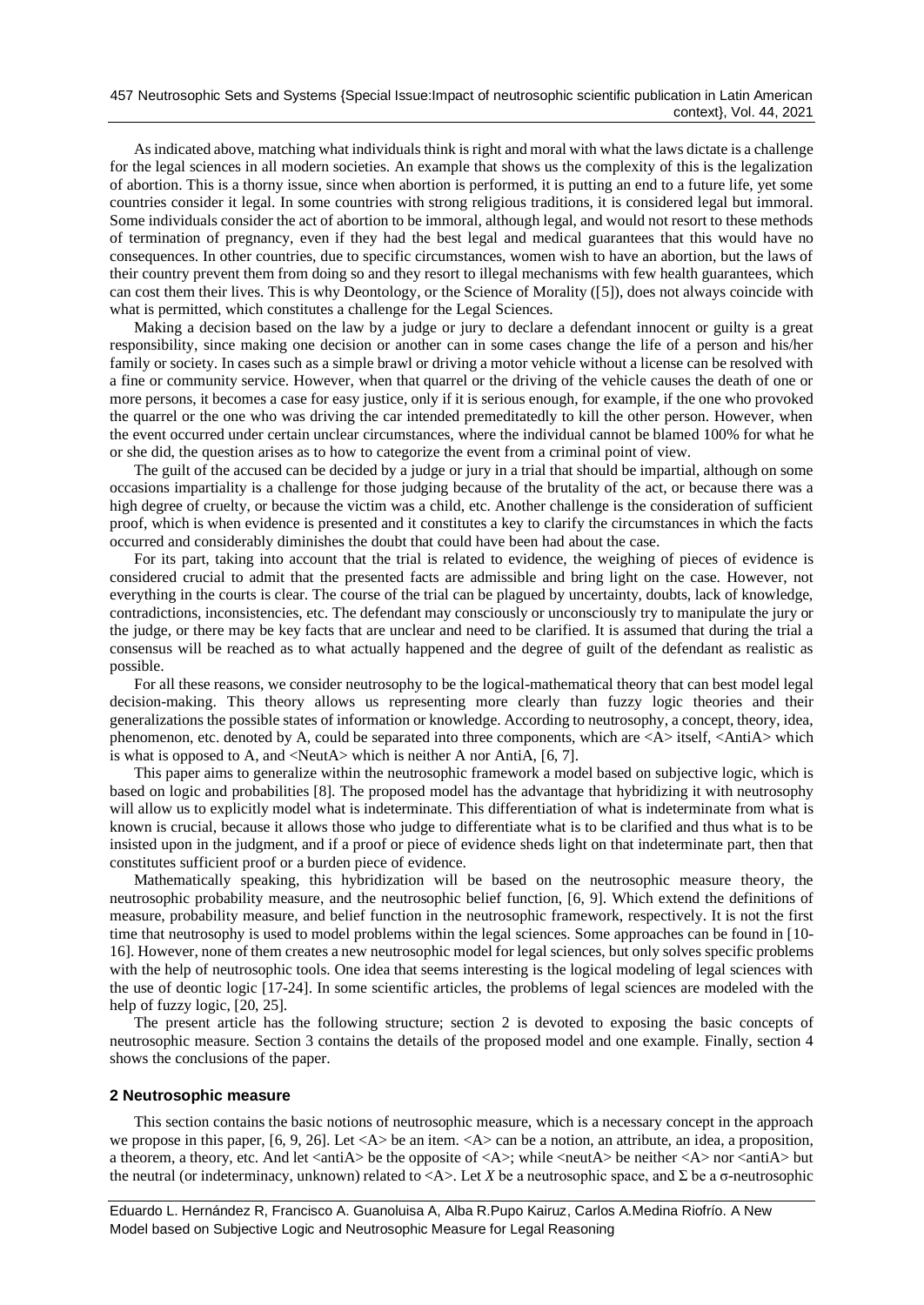Neutrosophic Sets and Systems {Special Issue:Impact of neutrosophic scientific publication in Latin American 458 context}, Vol. 44, 2021

algebra over *X*. A *neutrosophic measure v* is defined for neutrosophic set  $A \in \Sigma$  by  $v: X \to R^3$ , such that:  $\nu(A) = (m(A), m(neutA), m(antiA))$ (1) with antiA := the opposite of A, and neutA := the neutral (indeterminacy) neither A nor antiA. For any  $A \subseteq X$  and  $A \in \Sigma$ :

- 1.  $m(A)$  means *measure of the determinate* part of A;
- 2.  $m(neutA)$  means *measure of indeterminate* part of A; and
- 3.  $m(antiA)$  means *measure of the determinate part* of antiA.

Where *v* is a function that satisfies the following two properties:

- a) Null empty set:  $v(\phi) = (0,0,0)$ .
- b) Countable additivity (or  $\sigma$  -additivity): For all countable collections  $\{A_n\}_{n\in L}$  of disjoint neutrosophic sets in  $Σ$ , we have:

$$
\nu(\bigcup_{n\in L}A_n) = \left(\sum_{n\in L} m(A_n), \sum_{n\in L} m(n\epsilon_1(A_n), \sum_{n\in L} m(\epsilon_n(A_n)) - (n-1)m(X)\right)
$$
\n(2)

\nWhere *X* is the whole neutroscopic space, and

$$
\sum_{n\in L} m(antiA_n) - (n-1)m(X) = m(X) - \sum_{n\in L} m(A_n) = m((\cap_{n\in L} antiA_n))
$$
\n(3)

A *neutrosophic measure space* is a triplet  $(X, \Sigma, \nu)$ .

A *neutrosophic normalized measure* is  $NN = (m(X), m(n \text{ent } X), m(\text{ant } X))$ , where  $m(X)$ ,  $m(newX)$ ,  $m(antiX) \ge 0$  and  $m(X) + m(newX) + m(antiX) = 1$ .

Where *X* is the whole neutrosophic measure space.

A neutrosophic measure space  $(X, \Sigma, \nu)$  is called *finite* if  $\nu(X) = (a, b, c)$  such that all a, b, and c are finite (rather than infinite). A neutrosophic measure is called *σ-finite* if *X* can be decomposed into a countable union of neutrosophic measurable sets of fine neutrosophic measure. Analogously, a set A in *X* is said to have a *σ-finite neutrosophic measure* if it is a countable union of sets with finite neutrosophic measure.

The neutrosophic measure *v* satisfies the *axiom of non-negativity*, if:  $\forall A \in \Sigma$ ,  $\nu(A) = (a_1, a_2, a_3) \geq 0$  $) \geq 0$  (4)

If  $a_1, a_2, a_3 \geq 0$ .

While a neutrosophic measure  $\nu$ , that satisfies only the null empty set and countable additivity axioms (hence not the non-negativity axiom), takes on at most one of the ±∞ values. The members of Σ are called *measurable neutrosophic sets, while*  $(X, \Sigma)$  is called a *measurable neutrosophic space.* 

A function  $f: (X, \Sigma_X) \to (Y, \Sigma_Y)$ , mapping two measurable neutrosophic spaces, is called *neutrosophic measurable function*  $\forall B \in \Sigma_Y$ ,  $f^{-1}(B) \in \Sigma_X$  (the inverse image of a neutrosophic Y-measurable set is a neutrosophic X-measurable set). The properties of Neutrosophic measures are the following:

a) Monotonicity:

If  $A_1$  and  $A_2$  are neutrosophic measurable, with  $A_1 \subseteq A_2$ , where  $v(A_1) = (m(A_1), m(neutA_1), m(antiA_1))$ and  $v(A_2) = (m(A_2), m(neutA_2), m(antiA_2)),$  then  $m(A_1) \le m(A_2), m(neutA_1) \le m(neutA_2),$  $m(antiA<sub>1</sub>) \geq m(antiA<sub>2</sub>).$ 

b) Additivity:

- If  $A_1 \cap A_2 = \emptyset$ , then  $\nu(A_1 \cup A_2) = \nu(A_1) + \nu(A_2)$ ,
- Where the sum of two measures is defined as follows:
- $(a_1, a_2, a_3) + (b_1, b_2, b_3) = (a_1 + b_1, a_2 + b_2, a_3 + b_3 m(X))$  (5)

Where *X* is *the* whole neutrosophic space, and  $a_3 + b_3 - m(X) = m(X) - m(A) - m(B) = m(X) - a_1$  $a_2 = m(\text{antiA} \cap \text{antiB}).$ 

The *neutrosophic probability measure* is a mapping:

 $NP: X \to [0, 1]^3$ (6)

Where *X* is a neutrosophic sample space (i.e. *X* contains some indeterminacy),

 $NP(A) = (ch(A), ch(indetermA), ch(A))$  (7)

That is to say, it is decomposed into three components, the chance that A occurs, the chance that A is indeterminate, and the chance that A does not occur. By using another notation we have:

 $NP(A) = (ch(A), ch(NeutA), ch(AntiA))$  (8)

Which satisfies the condition,  $-0 \le ch(A)$ ,  $ch(indetermin)$ ,  $ch(\underline{A}) \le 3^+$ , that is to say, there exist probabilities such that  $ch(A) + ch(indetermined) + ch(A)$  are equal to 1, <1 or >1.

The extension of the Kolmogorov axioms to the neutrosophic space is the following:

Let  $(N\Omega, NF, NP)$  be a neutrosophic probability space, where  $N\Omega$  is a neutrosophic sample space, NF is a neutrosophic event space, and  $NP$  is a neutrosophic probability measure. 1. The neutrosophic probability of event *A* is non-negative*.*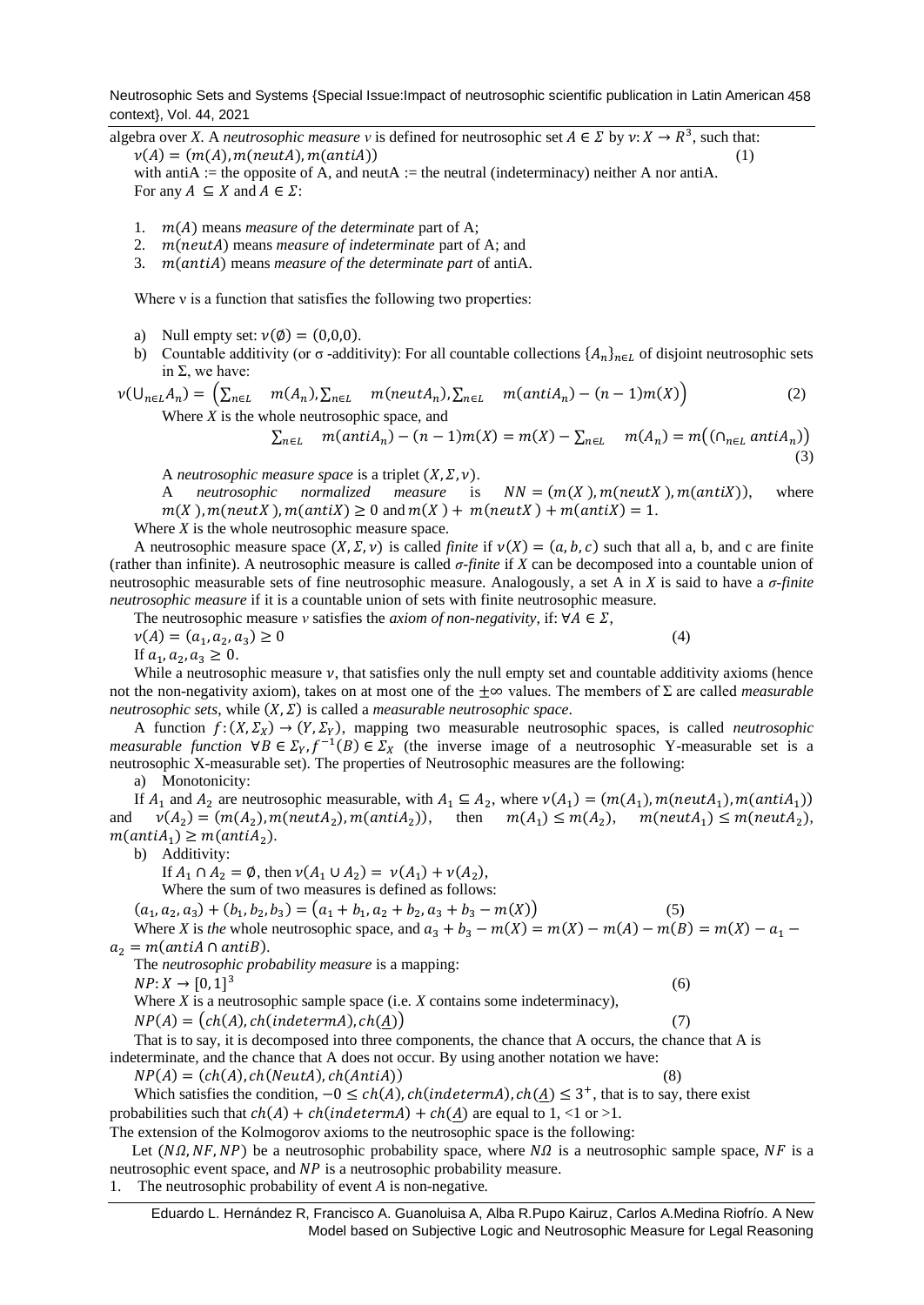- 2. The neutrosophic probability of the sample space is between –0 and 3<sup>+</sup>.
- 3. Neutrosophic σ-additivity:

$$
NP(A_1 \cup A_2 \cup \cdots) = \left(\sum_{j=1}^{\infty} ch(A_j), ch(indetermin_A \cup A_2 \cup \cdots), ch(\underbrace{A_1 \cup A_2 \cup \cdots}_{1})\right) \tag{9}
$$

Where  $A_1, A_2, \dots$  is a countable sequence of disjoint (or mutually exclusive) neutrosophic events. If we relax the third axiom we get a *neutrosophic quasi-probability* distribution.

## **3 The model**

This section contains the concepts of the proposed model, which is the generalization of the model in [\[8\]](#page-6-6) to the neutrosophic framework. Firstly, the precedent model uses the term *frame of discernment* from the Dempster-Shafer belief model, [\[27\]](#page-6-13). This concept refers to a set of possible states of a given system. They choose the term "state" instead of "set" in the definition of frame of discernment in legal sciences, [\[8\]](#page-6-6)*.*

**Definition 1** (*Neutrosophic mass assignment*) ([\[28\]](#page-6-14)): A *neutrosophic mass assignment* is  $m(\cdot)$  =

 $(m_t(\cdot), m_i(\cdot), m_f(\cdot))$ ;  $m_t(\cdot), m_i(\cdot), m_f(\cdot)$ :  $2^{\theta} \rightarrow ]-0, 1^+]^3$  satisfying the following axioms for each dimension of the neutrosophic space:

 $\sum_{A \subset \Theta} \quad sup(m_t(A)) \ge 1$  (10)  $\sum_{A \subset \Theta} \inf \left( m_f(A) \right) \geq |\Theta| - 1$  (11) Where  $|\theta|$  represents the cardinality of the frame of discernment  $\theta$ .

**Definition 2**([\[28\]](#page-6-14)): A *neutrosophic belief function* for all  $A \subset \Theta$ ,  $Bel(\cdot) = (Bel_T(\cdot), Bel_T(\cdot), Bel_F(\cdot))$  is defined as:

 $Bel_T(A) = \sum_{B \subset A} m_t$  $(12)$  $Bel<sub>I</sub>(A) = \sum_{B \subset A} m<sub>i</sub>(B)$  $Bel_F(A) = \sum_{B \subset A} m_f(B)$ **Definition 3**: A *neutrosophic disbelief function* for all  $A ⊂ ∅$ ,  $d(·) = (d_T(·), d_I(·), d_F(·))$  is defined as:  $d_T(A) = \sum_{A \cap B} d_T = \emptyset$  $(13)$  $d_I(A) = \sum_{A \cap B = \emptyset} m_i(B)$  $d_F(A) = \sum_{A \cap B = \emptyset} m_f(B)$ **Definition 4**: A *neutrosophic uncertainty function* for all  $A \subset \Theta$ ,  $u(\cdot) = (u_T(\cdot), u_I(\cdot), u_F(\cdot))$  is defined as:  $u_T(A) = \sum_{A \cap B \neq \emptyset} B \notin A$   $m_t$  $m_t(B)$  (14)

 $u_I(A) = \sum_{A \cap B \neq \emptyset} B \notin A$   $m_i$  $m_i(B)$  $u_F(A) = \sum_{A \cap B \neq \emptyset} B \nsubseteq A$   $m_f$  $m_f(B)$ 

**Definition 5**: Let  $\Theta$  be a frame of discernment and let  $A, B \in 2^{\Theta}$ . Then the *relative atomicity* of A to B is the function  $a: 2^{\Theta} \rightarrow ]-0, 1^+$  [ defined by:

 $a(A/B) = \frac{|A \cap B|}{|B|}$  $|B|$ (15)

 $A, B \in 2^{\Theta}.$ 

Let us observe that  $A \cap B = \emptyset$  implies  $a(A/B) = 0$ , whereas  $B \subseteq A$  implies  $a(A/B) = 1$ .  $a(\cdot)$  measures the degree of overlap between A and B.

**Definition 6**: (*Neutrosophic Probability Expectation*) Let  $\Theta$  be a frame of discernment with  $m(\cdot)$  be the neutrosophic mass assignment, then the *neutrosophic probability expectation function* corresponding with (∙) is the function  $E: 2^{\Theta} \rightarrow ]-0, 1^+]^3$  defined by:

 $E_T(A) = \sum_B m_t(B) a(A/B)$  (16)  $E_I(A) = \sum_B m_i(B) a(A/B) (1 - a(A/B))$  $E_F(A) = \sum_R$  $m_f(B)(1 - a(A/B))$  $A, B \in 2^{\Theta}.$ 

**Theorem 1**: Given a frame of discernment  $\theta$  with  $m(\cdot)$  be the neutrosophic mass assignment, the probability expectation function  $E(\cdot)$  with domain 2<sup> $\theta$ </sup> satisfies:

- 1.  $E(A) \geq 0$  for all  $A \in 2^{\omega}$ ,
- 2. If  $A_1, A_2, \dots, A_n \in 2^\Theta$  are pairwise disjoint then  $E(\bigcup_{i=1}^n A_i) = \sum_{i=1}^n E(A_i)$ . *Proof*.
- 1. It is a consequence of  $m(·)$  is non-negative.
- 2. Because of  $A_1, A_2, \dots, A_n \in 2^{\omega}$  are pairwise disjoint, then we have  $a(A/B) \neq 0$  only if  $A = B$  and  $a(A/A) = 1$ , so the formula is true.

**Definition 7** (Opinion): Let  $\theta$  be a binary frame of discernment with 2 atomic states A and A, and let  $m(\cdot)$  be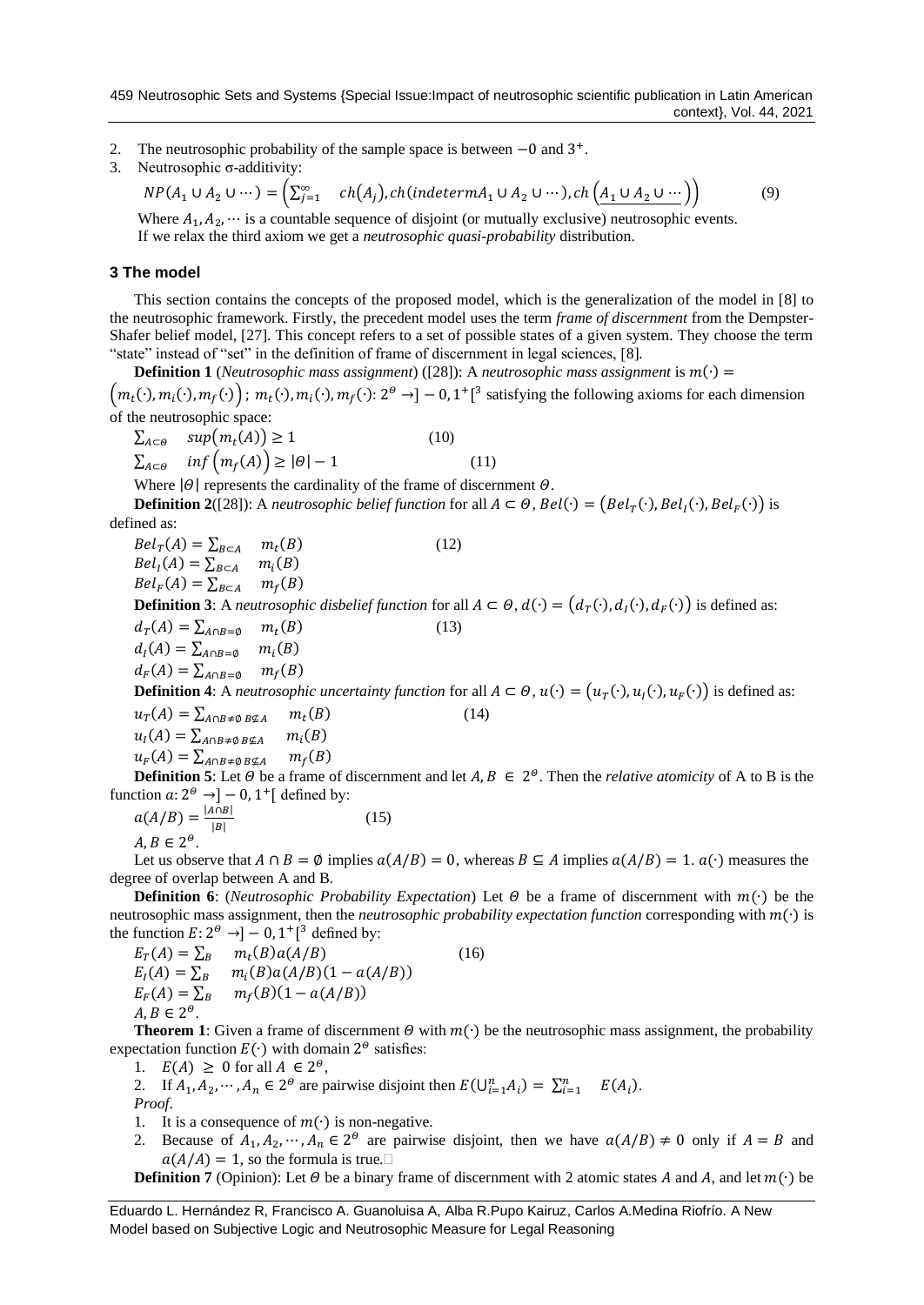Neutrosophic Sets and Systems {Special Issue:Impact of neutrosophic scientific publication in Latin American 460 context}, Vol. 44, 2021

a Neutrosophic mass assignment on  $\Theta$  where  $b(A)$ ,  $d(A)$ ,  $u(A)$ , and  $a(A)$  (i.e.,  $B = \Theta$  in  $a(A) = a(A/\Theta)$ ) represent the belief, disbelief, uncertainty, and relative atomicity functions on A in  $\theta$ , respectively. Then the opinion about A, denoted by  $\omega_A$ , is the quadruple defined by:

 $\omega_A \equiv (b(A), d(A), u(A), a(A))$  (17)

The expectation of the opinion  $\omega_A$  is defined by using the following Equations:

 $E_T(\omega_A) = b_T(A) + u_T(A)a(A)$  (18)

$$
E_I(\omega_A) = b_I(A) + u_I(A)a(A)(1 - a(A))
$$

 $E_F(\omega_A) = b_F(A) + u_F(A)(1 - a(A))$ 

**Definition 8** (Ordering of Opinions)([\[8\]](#page-6-6)): Let  $\omega_A$  and  $\omega_B$  be two opinions. They can be ordered according to the following criteria by priority:

- 1. The greatest probability expectation gives the greatest opinion.
- 2. The least uncertainty gives the greatest opinion.
- 3. The least relative atomicity gives the greatest opinion.

Let us note that the order we referred to above is the neutrosophic order.

**Definition 9**: Let  $\Theta_A$  and  $\Theta_B$  be two distinct binary frames of discernment and let A and B be propositions about states in  $\Theta_A$  and  $\Theta_B$ , respectively. Let  $\omega_A = (b(A), d(A), u(A), a(A))$  and  $\omega_B = (b(B), d(B), u(B), a(B))$ be an agent's opinions about A and B, respectively. Let  $\omega_{A \wedge B} = (b(A \wedge B), d(A \wedge B), u(A \wedge B), a(A \wedge B))$  be the opinion such that:

- 1.  $b(A \wedge B) = b(A) \wedge_N b(B)$ ,
- 2.  $d(A \wedge B) = d(A) \vee_N d(B)$ ,
- 3.  $u(A \wedge B) = u(A) \vee_N u(B)$ ,
- 4.  $a(A \wedge B) = a(A)a(B)$ .

Where  $\Lambda_N$  is a neutrosophic norm or n-norm, and  $V_N$  is a neutrosophic conorm or n-conorm, [\[29\]](#page-6-15). This is called the *Propositional Conjunction*.

**Definition 10**: Let  $\Theta_A$  and  $\Theta_B$  be two distinct binary frames of discernment and let A and B be propositions about states in  $\Theta_A$  and  $\Theta_B$ , respectively. Let  $\omega_A = (b(A), d(A), u(A), a(A))$  and  $\omega_B = (b(B), d(B), u(B), a(B))$ be an agent's opinions about A and B, respectively. Let  $\omega_{AVB} = (b(A \lor B), d(A \lor B), u(A \lor B), a(A \lor B))$  be the opinion such that:

- 1.  $b(A \vee B) = b(A) \vee_{N} b(B),$
- 2.  $d(A \vee B) = d(A) \wedge_N d(B),$
- 3.  $u(A \vee B) = u(A) \wedge_N u(B)$ ,
- 4.  $a(A \vee B) = a(A) + a(B) a(A) \cdot a(B)$ .

This is called the *Propositional Conjunction*, which means the agent's opinion about A or B.

**Definition 11**: Let  $\Theta_A$  and  $\Theta_B$  be two distinct binary frames of discernment and let A and B be propositions about states in  $\Theta_A$  and  $\Theta_B$ , respectively. Let  $\omega_A = (b(A), d(A), u(A), a(A))$  and  $\omega_B = (b(B), d(B), u(B), a(B))$ be an agent's opinions about A and B, respectively. Let us define:

- 1.  $E(\omega_{A\wedge B}) = E(\omega_A) \wedge_N E(\omega_B)$ ,
- 2.  $E(\omega_{A\vee B}) = E(\omega_A) \vee_N E(\omega_B)$ .

The negation of an opinion about proposition A represents the agent's opinion about A being false. It is defined as follows:

**Definition 12**: Let  $\omega_A = (b(A), d(A), u(A), a(A))$  be an opinion about proposition A. Then,  $\omega_A =$  $(b(A), d(A), u(A), a(A))$  is the negation of A, defined as:

- 1.  $b(A) = d(A),$
- 2.  $d(A) = b(A),$
- 3.  $u(A) = u(A),$
- 4.  $a(A) = 1 a(A)$ .

**Definition 13**: Let  $\omega_A^{\alpha} = (b^{\alpha}(A), d^{\alpha}(A), u^{\alpha}(A), a^{\alpha}(A))$  and  $\omega_A^{\beta} = (b^{\beta}(A), d^{\beta}(A), u^{\beta}(A), a^{\beta}(A))$ ,  $\zeta$  s and  $\hat{\mathbb{D}}$ 's opinions about the same proposition A, respectively.  $\omega_A^{\alpha,\beta} = (b^{\alpha,\beta}(A), d^{\alpha,\beta}(A), u^{\alpha,\beta}(A), a^{\alpha,\beta}(A))$  is the conjoint opinion and it is defined as follows:

1.  $b^{\alpha,\beta}(A) = b^{\alpha}(A) \wedge_{N} b^{\beta}(A),$ 

- 2.  $d^{\alpha,\beta}(A) = d^{\alpha}(A) \mathsf{V}_N d^{\beta}(A),$
- 3.  $u^{\alpha,\beta}(A) = u^{\alpha}(A) \mathsf{V}_N u^{\beta}(A),$
- 4.  $a^{\alpha,\beta}(A) = a^{\alpha}(A)a^{\beta}(B)$ .
- Let us illustrate the method with an example:

**Example 1** (Adapted from [\[30\]](#page-6-16)): Mr. Jones has been murdered, and we know that the murderer was one of three notorious assassins, Peter, Paul, and Mary, so we have a set of hypotheses, i.e., frame of discernment  $\theta =$  ${Peter, Paul, Mary}$ . The only evidence we have is that one person (let us denote him by W<sub>1</sub>) who saw the killer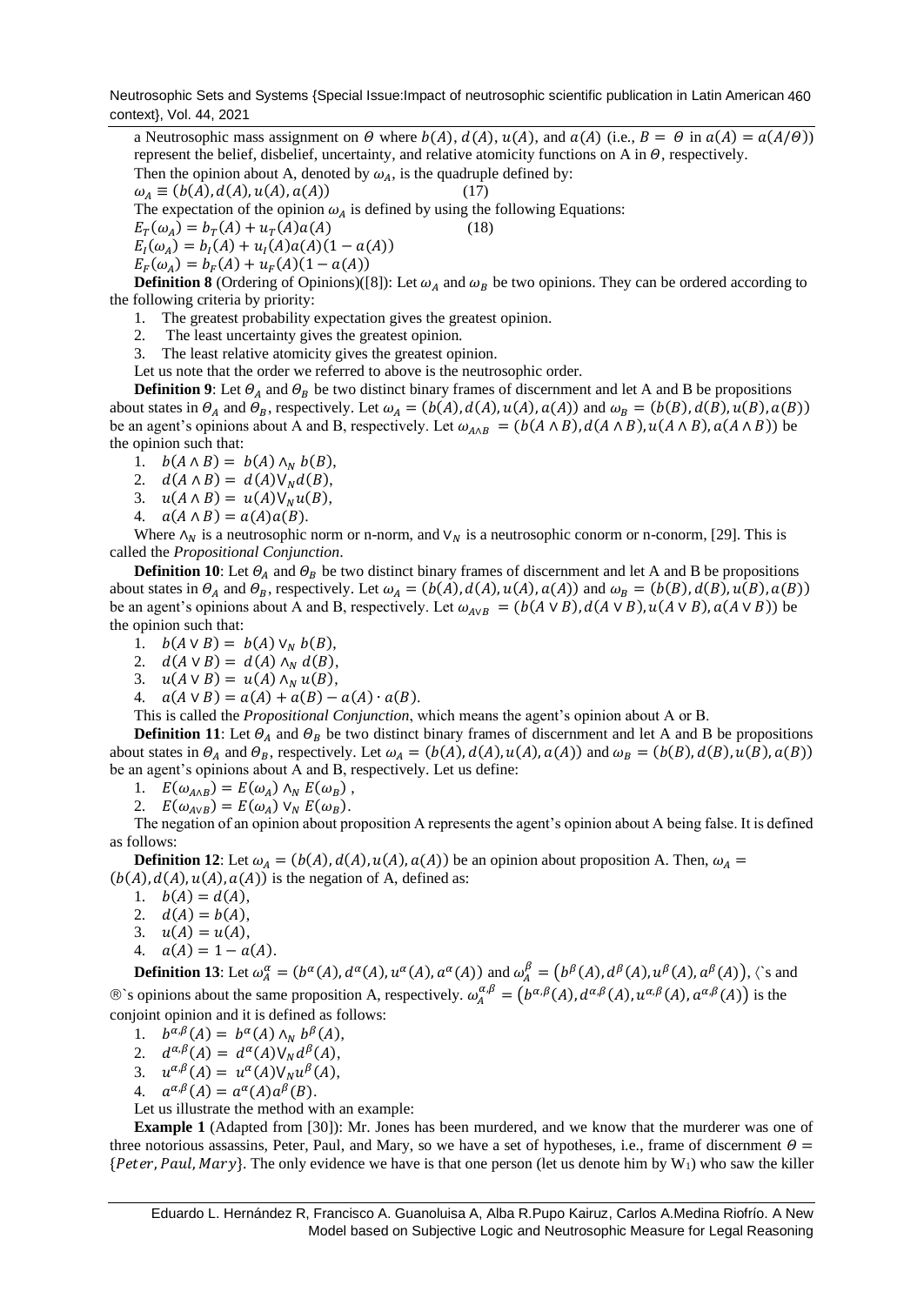leaving is 80% sure that it was a man, 1% unsure, and 1% sure there was not a man. i.e.,  $P_{W_1}(man)$  $(0.8, 0.1, 0.1)$ . Thus, we have the following  $m_1(\cdot)$  for witness 1:

 $m_1({\{Peter, Paul\}}) = (0.8, 0.1, 0.1),$  $m_1({\text{Peter, Paul, Mary}}) = (0.016667, 0.1, 0.15),$  $m_1({\text{Mary}}) = (0.001, 0.1, 0.15),$  $m_1({\{Peter\}}) = (0.016667, 0.1, 0.15),$  $m_1({\{Paul\}}) = (0.016667, 0.1, 0.15),$  $m_1({\{Peter, Mary\}}) = (0.016667, 0.1, 0.15),$ 

 $m_1({\{Paul, Mary\}}) = (0.016667, 0.1, 0.15), \text{ and, } m_1(\emptyset) = (0, 0, 0).$ 

On the other hand, there is a second witness such that  $m_2(\cdot)$  is the following:

 $m_2({\text{Peter}}, Paul) = (0.8, 0.1, 0.1),$ 

 $m_2({\text{feter}}, Paul, Mary) = (0.016667, 0.1, 0.15),$ 

 $m_2({\text{Mary}}) = (0.016667, 0.1, 0.15),$ 

$$
m_2({\text{Peter}}) = (0.016667, 0.1, 0.15),
$$

 $m_2({\{Paul\}}) = (0.02, 0.1, 0.15),$ 

 $m_2({\text{Peter}, Mary}) = (0.016667, 0.1, 0.15),$ 

 $m_2({\{Paul, Mary\}}) = (0.016667, 0.1, 0.15), \text{ and}, m_2(\emptyset) = (0, 0, 0).$ 

So, W<sub>1</sub>'s belief that Paul murdered Mr. Jones vs. Paul did not murder him is  $b_1({\{Paul\}})$  =

 $(0.016667, 0.1, 0.15)$  and  $b_1({\text{Mary, Peter}}) = (0.016667, 0.1, 0.15) + (0.001, 0.1, 0.15) +$ 

 $(0.016667, 0.1, 0.15) = (0.034334, 0.3, 0.45)$ , respectively.

 $d_1({\{Paul\}}) = (0.016667, 0.1, 0.15) + (0.001, 0.1, 0.15) + (0.016667, 0.1, 0.15) = (0.034334, 0.3, 0.45),$  $u_1({\{Paul\}}) = (0.8, 0.1, 0.1) + (0.016667, 0.1, 0.15) + (0.016667, 0.1, 0.15) = (0.83333, 0.3, 0.4),$  $a_1(\{Paul\}) = \frac{1}{3}$  $\frac{1}{3}$ .

 $W_2$ 's belief that Paul murdered Mr. Jones vs. Paul did not murder Mr. Jones is  $b_2({\text{Paul}})$  =  $(0.02, 0.1, 0.15)$  and  $b_2({\text{Mary, Peter}}) = (0.016667, 0.1, 0.15) + (0.016667, 0.1, 0.15) +$  $(0.016667, 0.1, 0.15) = (0.05, 0.300000, 0.45)$ , respectively.

 $d_2({\{Paul\}}) = (0.016667, 0.1, 0.15) + (0.016667, 0.1, 0.15) + (0.016667, 0.1, 0.15) =$  $(0.05, 0.300000, 0.45),$ 

 $u_2({\{Paul\}}) = (0.8, 0.1, 0.1) + (0.016667, 0.1, 0.15) + (0.016667, 0.1, 0.15) = (0.83333, 0.3, 0.4),$  $a_2({\{Paul\}}) = \frac{1}{3}$  $\frac{1}{3}$ .

Let us note that  $b_1({\text{Paul}}) < b_2({\text{Paul}})$ , because witness 2 is more sure about Paul's guiltiness. Also, see  $m_i$ ,  $b_i$ ,  $d_i$ , and  $u_i$ , can be considered neutrosophic probability measures, this is because they can be either additive, subadditive or superadditive.

To calculate the conjoint  $W_1$  and  $W_2$ 's opinion we use the formula in Definition 13, and the n-norm and nconorm,  $(a_1, a_2, a_3) \wedge_N (b_1, b_2, b_3) = (min\{a_1, b_1\}, max\{a_2, b_2\}, max\{a_3, b_3\})$  and

 $(a_1, a_2, a_3)$   $\vee_N (b_1, b_2, b_3) = (max\{a_1, b_1\}, min\{a_2, b_2\}, min\{a_3, b_3\})$ , respectively. Then, the conjoint opinion of the two witnesses is formed by  $b^{W_1,W_2}(\{Paul\}) = (0.016667,0.1,0.15)$ ,  $d^{W_1,W_2}(\{Paul\}) = (0.05, 0.300000, 0.45), u^{W_1,W_2}(\{Paul\}) = (0.83333, 0.3, 0.4), \text{ and } a^{W_1,W_2}(\{Paul\}) = \frac{1}{2}$ 9 .

## **Conclusion**

This paper introduced a neutrosophic model for legal reasoning. For this purpose, concepts not yet sufficiently explored in neutrosophy were used, such as the neutrosophic belief function, from which the neutrosophic disbelief function was defined. The model is based on evidence to deal with the aspects of sufficient proof and weighing of pieces of evidence, which are basic in criminal or civil court trials. The novelty of this model based on another model that appeared in [\[8\]](#page-6-6), which uses subjective logic, lies in the extension of the previous model to the neutrosophic framework.

It is known that in criminal and civil courts one deals with arguments, information, and knowledge that can become contradictory, confusing, incoherent, vague, uncertain, malicious, indeterminate, paradoxical, unknown, and so on. Therefore, rather than fuzzy logic or subjective logic, neutrosophic logic is better suited to deal with indetermination because the explicitness of the areas of indeterminacy allows the judge and/or jury to determine in which areas the facts and the defendant's guilt need to be clarified. Therefore, this model is feasible to use in Legal Decision Support Systems and Expert Systems.

## **References**

<span id="page-5-0"></span>[1] J. Witker, *Technical of Judicial Investigation (Técnicas de Investigación Jurídica)(In Spanish)*. Mexico: McGraw-Hill, 1996.

Eduardo L. Hernández R, Francisco A. Guanoluisa A, Alba R.Pupo Kairuz, Carlos A.Medina Riofrío. A New Model based on Subjective Logic and Neutrosophic Measure for Legal Reasoning